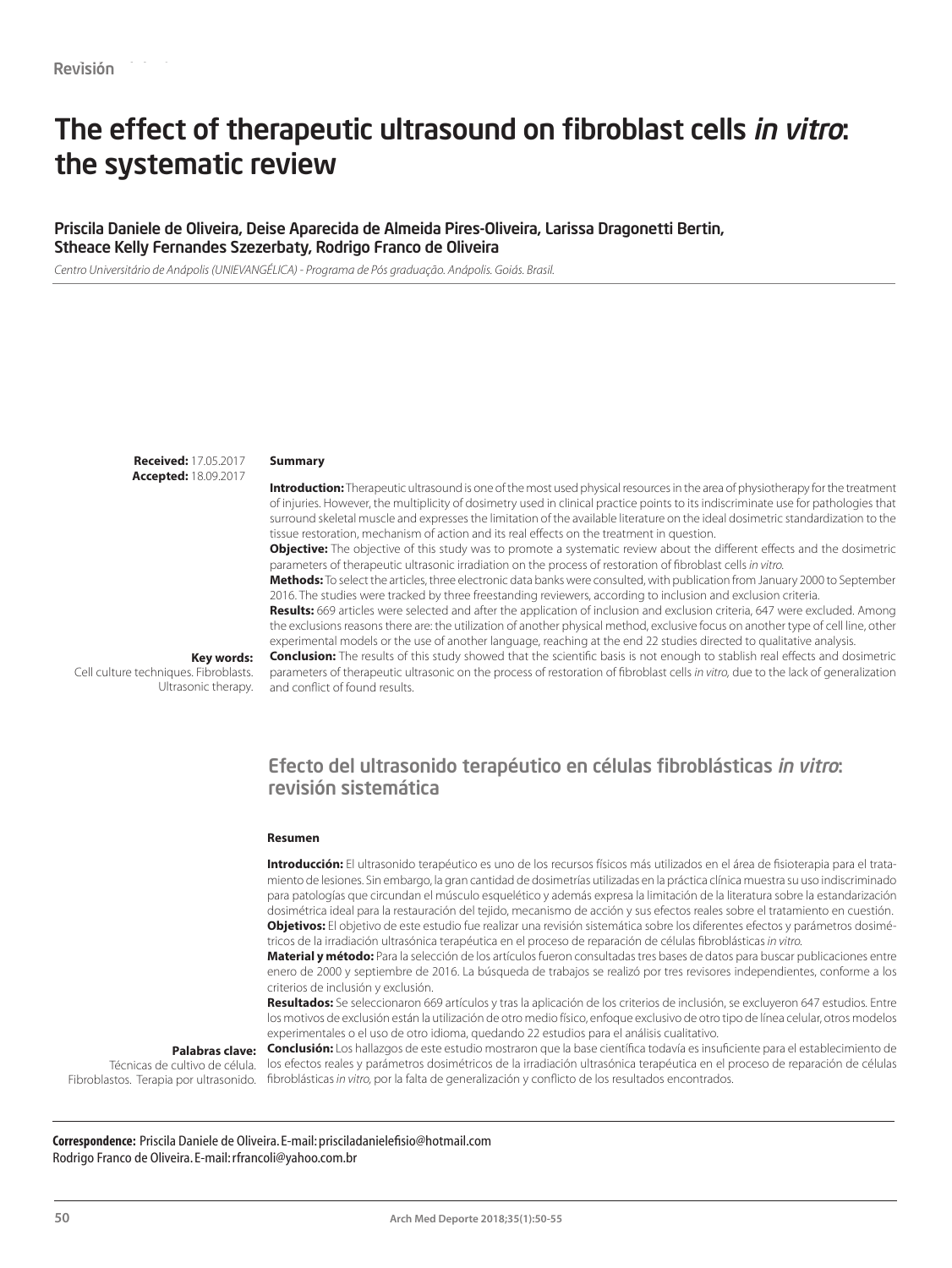## Introduction

The therapeutic ultrasound (TUS) is one of the most used physical resources in the physiotherapy area<sup>1</sup>. However, the multiplicity of dosimetries used in clinical practice points the indiscriminate use of it to pathologies which surround the musculoskeletal<sup>2</sup>, and express the limitation of available literature on the ideal dosimetric standardization to tissue restoration, mechanism of action and its real effects on the concerned treatment<sup>3</sup>.

This diversity of biological answers come from uncountable interactions of ultrasonic therapy with the cells and tissues, which have been studied for more than 50 years<sup>4</sup>. Among the biological answers, there is the stimulus to neuro-vascularization and leukocyte activity, to adenosine triphosphate production and collagen, to the speed of biochemical reactions, and yet, the significant influence TUS in the cell function in fibroblasts *in vitro* observed by Pires-Oliveira *et al*<sup>5</sup> .

In this context, notably, the fibroblast cells play an important role in the production of extracellular matrix (in the connective tissue) and collagen (in the fibrous tissue), being directly involved in the mechanisms of tissue repair and in phase of remodeling tissues<sup>6,7</sup>.

Thus, when the ultrasound treatment is correlated to the fibroblast cells culture, it is observed a relevant complementation of studies *in vivo*, especially when the TUS potential is evaluated, since it is admitted the minimization of thermal effects of TUS, as well as the realization of analysis<sup>8-10</sup>. In this regard, it is important to emphasize that, commonly the biophysical effects of TUS were proved in experimental studies *in vitro*, while the same could not be described or analyzed *in vivo*11.

Besides, with this technique of laboratorial manipulation *in vitro*, it is possible to achieve a strict control of uncountable variables involved, answer the questions in a more systematic manner and, finally, reach a further clarification about the use of TUS<sup>9,10</sup>.

Therefore, the objective of this study was to accomplish a systematic literature review about the different effects of therapeutic ultrasonic irradiation and its dosimetric parameters on the process of fibroblast cells restoration.

### Material and method

To select the articles of this systematic review three electronic data bank were consulted (PubMed, Bireme, Ebsco Host (Sport Discus), Scopus and Web of Science), being the research done on September 14, 2016.

In the search strategy, the keywords were selected by the terms "MeSH" and its matchings: "Ultrasonic Therapy", "Ultrasonics", "Cell Culture Techniques", "In vitro Techniques", "Fibroblasts", "Connective Tissue" and "Connective Tissue Cells", which were associated to the Boolean terms AND, OR and NOT, shown in Table 1. Some necessary adaptations have been done to meet the specificities of the search engine of each electronic data bank.

To be included in this review, the article should have the following criteria: publication between January 2000 and September 2016, present the text structure in English, French, Italian, Portuguese, Spanish or German, use the therapeutic ultrasound treatment as physical method, fibroblast cells *in vitro* or the biomodulating effect of ultrasound in the fibroblast repair process.

#### **Table 1. Keywords and keyword combinations used to screen the systematic review.**

("Ultrasonic Therapy"[Mesh] OR "Therapy, Ultrasonic" OR "Therapies, Ultrasonic" OR "Ultrasonic Therapies" OR "Ultrasonics"[Mesh] OR "Ultrasonic") AND ("Cell Culture Techniques"[Mesh] OR "Cell Culture Technique" OR "Culture Technique, Cell" OR "Culture Techniques, Cell" OR "Cell Culture" OR "Cell Cultures" OR "*In Vitro* Techniques"[Mesh] OR "In Vitro Technique" OR "Technique, *In Vitro*" OR "Techniques, *In Vitro*" OR "*In Vitro* as Topic" OR "*In Vitro*") AND ("Fibroblasts"[Mesh] OR "Fibroblast" OR "Connective Tissue"[Mesh] OR "Connective Tissues" OR "Tissue, Connective" OR "Tissues, Connective" OR "Connective Tissue Cells"[Mesh] OR "Cell, Connective Tissue" OR "Cells, Connective Tissue" OR "Connective Tissue Cell")

 The papers which did not filled the inclusion criteria were excluded, and among them, there were the duplicated ones, with focus on another cell line, with another experimental model, with lack of essential information that affected the quality of the methods, the internal and external validity of the study and finally, the review of the articles. In addition to the exclusion criteria above mentioned, it was also included the summaries of events, editorials, consensus of physical means, validation of laboratory methods and manuals for clinical practice. At first, two freestanding reviewers (PDO and SKFZ) tracked the study searching for the title, abstract and key-words, and, in case of disagreement, a third reviewer was called (LDB). This way, after the phases of identification, screening and eligibility, all the studies potentially eligible (n=65) had their completed versions analyzed by these reviewers, according to the flowchart (Figure 1).

The critical evaluation of the studies was observed by the methodological quality in the results obtained through gold standard tests, by the integrity of the evaluations, and the mode adopted for laboratory manipulation in cell culture.

Thereafter, when analyzing the established criteria to determine the validity and reliability of the selected studies, the information were collected, in which were discarded the possibility of a meta-analysis due to the heterogeneity of data of the included studies, classifying this study as a qualitative systematic review.

The extraction and tabulation of the data of the documents obtained at the end of the scan was delimited in predefined fields (cell line, ultrasound parameters used, presence of biological effects after the ultrasonic treatment with statistically significant differences between the groups, or absence of biomechanical effects, or non-significant differences between the study control and the treated groups), and then, for the accuracy of the variables collection, the final database was again compared to the original sources by the evaluators and, lastly, interpreted.

### Results

The results were presented in a PRISMA flow diagram<sup>12</sup> (Figure 1), describing the main phases of the systematic review, which are: identification, screening, eligibility and included.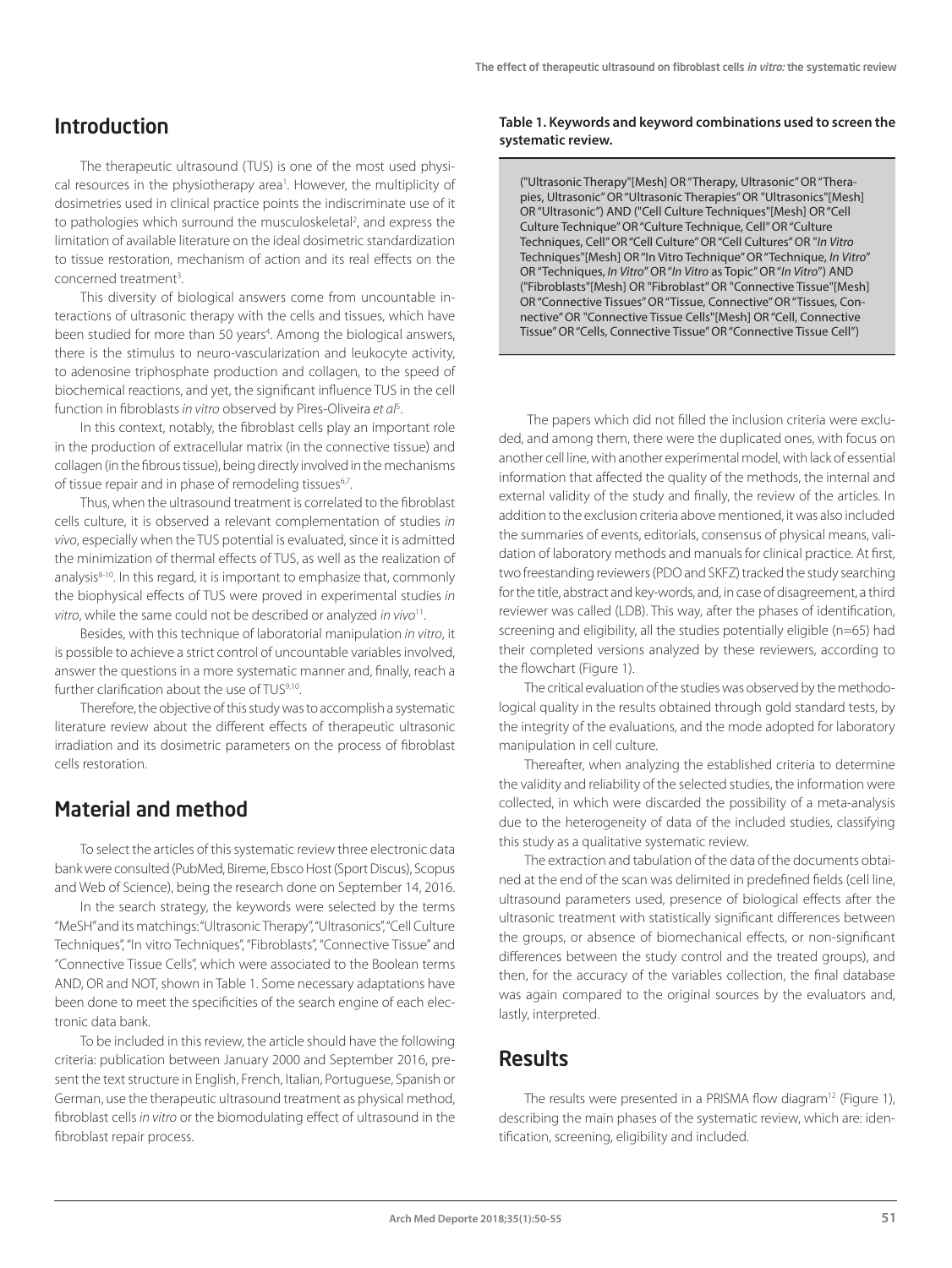



The searches in the databases resulted in 669 articles and after the application of the criteria inclusion, 647 studies were excluded. Among the reasons of exclusion, there was the use of another physical method, such as laser, nano-particle emitters, scaller, softwares or use of nontherapeutic ultrasound for diagnosis. A total of 65 studies passed in the first three phases of filtering, and after reading the full texts, another 43 works were eliminated.

Regarding the exclusive presence of another cell line (such as chondrocytes, macrophages, mesenchymal cells, osteoblasts, cardio myocytes, mammary adipocytes, stromal cells, myofibroblasts, liposomes, odontoblasts, osteocytes, macrophages, phagocytes, fibronectin, osteoclasts), of tissue (vascular, tumor, muscle, cartilage, bacteria, tooth, venous ulcer, gum, vertebral disc, dentine, collagen, skin) and of experimental models (*in vivo*, with titanium association, biomaterials, nanoparticles, tissue engineering, measurement of attenuation, of temperature variation and wave propagation), in both stages of sorting, 156 and 28 works were excluded, respectively.

Furthermore, with regard to revisions, manuals, event summaries and consensus, 10 manuscripts were retained and finally, it has been also withdrawn three articles that appeared in another language (Chinese).

It is worth mentioning that the inclusion of the studies was conditioned by the absence incomplete outcomes due to missing data, any other loss involving the laboratory routine of the cell culture with its relevant weights or other easily detectable possible bias problems, to rule out the possibility of low methodological rigor and thus achieve more credible results.

Regarding the critical evaluation of the studies, since the methodology in question does not meet the criteria of available classifications (experimental studies in animals or clinical trials) it was not possible to

calculate the final bias, since these are cell studies *in vitro*. In this sense, as the available information was not sufficient to classify the methodological aspect as having a high or low risk of bias, the domain receives the uncertain risk classification.

Then, after a wide search, a total of 22 articles were selected for this review, summarized and displayed in a chart (Table 2) to qualitative analysis. The selected studies observed the ultrasound action on rats and mice<sup>15-18,19,21-27,29-31,33</sup>, hamsters<sup>28</sup>, rabbits<sup>32</sup> and humans<sup>13,14,19,20,28</sup>.

In relation to TUS parameters, it was observed the most diverse dosimetries, in such a way that the doses varied from 0.002 to 2 W/ cm², and in frequencies of transducer there was the prevalence of 0.02 MHz (20 kHz)<sup>29</sup> over the 3 MHz<sup>30,31</sup>, and another study did not mention this last parameter<sup>32</sup>.

Concerning the emissions, the pulsed stood out, which appeared in 18 out of 22 analyzed papers, having the other ones approached together the continuous and pulsed emissions, or not reporting the type of emission used14,18,26,31,32. Regarding the treatment time, it was analyzed short-term duration applications from 10 seconds to 60 minutes.

The Table 2 also shows that the biological effects promoted were bigger DNA<sup>13</sup> and protein<sup>5</sup> synthesis, a significant increase of cell proliferation<sup>18,22,27,29,32,33</sup> and incidence of micronucleus<sup>30</sup>, reorganization of actin cytoskeleton<sup>13</sup>, endocytic cell activity<sup>20</sup>, improvement in the efficiency of membrane permeability<sup>27,31</sup>, increasing in gene transfer rate<sup>15</sup>, of potential of osteogenic differentiation<sup>19</sup> and of the reticulum activity<sup>5</sup>, as well as the amplification of vacuoles in cytoplasm<sup>14</sup>, of Ca<sup>+2</sup> available<sup>21</sup>, of collagen contents and glycosaminoglycan<sup>25</sup>, of the transfection of microbubbles rate<sup>26</sup>, the size of the molecules of entry<sup>31</sup>, and finally the induction of focal adhesion<sup>24</sup> and efficiency in absorption<sup>31</sup>.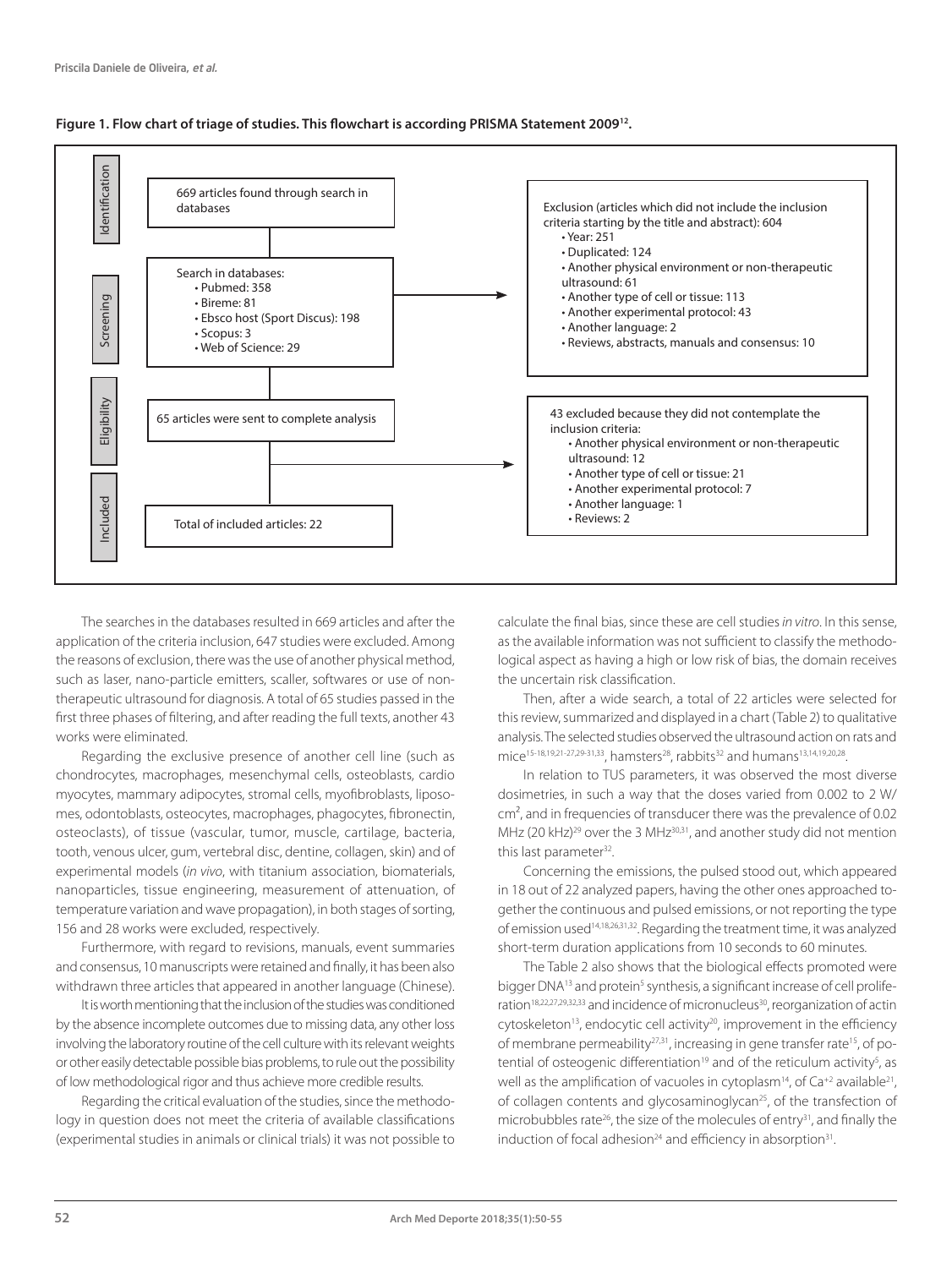| <b>Study</b>                                 | <b>Cell Line</b>                                                    | <b>Ultrasound Parameters</b>                                                                                                                                                                        | <b>Biological</b><br>effects |
|----------------------------------------------|---------------------------------------------------------------------|-----------------------------------------------------------------------------------------------------------------------------------------------------------------------------------------------------|------------------------------|
| Zhou et al., 2004 <sup>13</sup>              | Human foreskin fibroblasts                                          | F: 1.5 MHz; I: 30 mW/cm <sup>2</sup> ; DC: 20%; TE: 6 or 11 min                                                                                                                                     | $+/-$                        |
| Lai and Pittelkow, 2007 <sup>14</sup>        | Fibroblasts neonatal foreskin                                       | F: 40 kHz (mist) 1.0 cm from the cell culture; I: 0.002 W/cm <sup>2</sup> ;<br>TE: 7, 15 and 30s                                                                                                    | $+/-$                        |
| Chen et al., 2007 <sup>15</sup>              | 3T3-MDEI (Embryonic mouse fibro-<br>blast), C2C12 e CHO             | F: 1 MHz; DC: 20%; I: from 0.5 to 2 W/cm <sup>2</sup> ; TE: 5 to 80 s.                                                                                                                              | $+/-$                        |
| Oliveira et al., 2008 <sup>16</sup>          | Mouse fibroblast (L929)                                             | F: 1 MHz; I: 0.2 e 0.6 W/cm <sup>2</sup> ; DC: 10 and 20%; TE: 2 min;                                                                                                                               | $\qquad \qquad +$            |
| Oliveira et al., 2008 <sup>17</sup>          | Mouse fibroblast (L929)                                             | F: 1 MHz; I: 0.1, 0.2, 0.6, 0.8, 1.0 and 2.0 W/cm <sup>2</sup> ; DC: 10 and<br>20%; TE: 2 min                                                                                                       | $+/-$                        |
| Tomankova et al., 2009 <sup>18</sup>         | NIH3T3 (mouse fibroblast cells) and<br>B16FO (mouse melanoma cells) | F: 1 MHz; I: 2 W/cm <sup>2</sup> ; TE: 10 min; control group; DC: did not<br>report                                                                                                                 | $+/-$                        |
| Mostafa et al., 2009 <sup>19</sup>           | Human gingival fibroblasts (HGF)                                    | F: 1.5 MHz; I: 30 mW/cm <sup>2</sup> ; DC: pulsed; TE: 5 or 10 min                                                                                                                                  | $+/-$                        |
| Pires-Oliveira et al., 2009 <sup>5</sup>     | Mouse fibroblast (L929)                                             | F: 1 MHz; I: 0.2 e 0.6 W/cm <sup>2</sup> ; DC: 10 and 20%; TE: 2 min;                                                                                                                               | $\qquad \qquad +$            |
| Hauser et al., 2009 <sup>2</sup>             | Human foreskin fibroblasts                                          | F: 1.5 MHz; I: 30 mW/cm <sup>2</sup> ; DC: 20%; TE: 6 min                                                                                                                                           | $+/-$                        |
| Tsukamoto <i>et al.</i> , 2011 <sup>21</sup> | Mouse fibroblast (L929)                                             | F: 1 MHz; pressure amplitude 0.4 MPa (peak to peak); DC:<br>20%; TE: 60s                                                                                                                            | $+/-$                        |
| Oliveira et al., 2011 <sup>22</sup>          | Mouse fibroblast (L929)                                             | F: 1 MHz; I: 0.2 e 0.6 W/cm <sup>2</sup> ; DC: 10 and 20%; TE: 2 min                                                                                                                                | $+/-$                        |
| Grimaldi et al., 2011 <sup>23</sup>          | Murine fibroblasts (NIH-3T3)                                        | F: 1 MHz; I: 307 and 46 mW/cm <sup>2</sup> ; DC: 75%; TE: 5, 15, 30, 45<br>and 60 min;                                                                                                              | $+/-$                        |
| Roper et al., 2012 <sup>24</sup>             | Mouse embryonic fibroblasts (MEFs)                                  | F: 1.5 MHz; I: 30 mW/cm <sup>2</sup> ; DC: 20%; TE: 0, 10, 30 and 60 min                                                                                                                            | $\qquad \qquad +$            |
| Bohari et al., 2012 <sup>25</sup>            | 3T3 mouse fibroblasts                                               | F: 1 MHz; I: 0.2 W/cm <sup>2</sup> ; DC: 20%; TE: 5 min;                                                                                                                                            | $+/-$                        |
| Zhang et al., 2012 <sup>26</sup>             | Mouse embryonic fibroblast cells<br>(NIH3T3)                        | I: 0-11 W/cm <sup>2</sup> , pulse repetition frequency (PRF, 50-50.000<br>Hz), duty ratio (10 to 50%), TE: 0-120s, and microbubble<br>volume concentration (0 to 10%)                               | $+/-$                        |
| Domenici et al., 2013 <sup>27</sup>          | Murine fibroblasts (NIH-3T3)                                        | F: 1 MHz; I: 11.8, 15.2 and 19.3 mW/cm <sup>2</sup> ; DC: 75%; TE: 5, 15,<br>30, 45 and 60 min;                                                                                                     | $\qquad \qquad +$            |
| Duvshani-Eshet et al., 2013 <sup>28</sup>    | Human foreskins fibroblasts and<br>baby hamster kidney              | F: 1 MHZ; I: 2 W/cm <sup>2</sup> ; DC: 30%; TE: 30 min;                                                                                                                                             | $+/-$                        |
| Samuels et al., 2013 <sup>29</sup>           | 3T3 mouse fibroblasts                                               | F: 20 kHz; I: 50 and 200 mW/cm <sup>2</sup> ; DC: 10% and 20%; TE: 15<br>min                                                                                                                        | $+/-$                        |
| Udroiu et al., 2014 <sup>30</sup>            | Murine fibroblasts (NIH-3T3)                                        | F: 1 and 3 MHz; I: 7.1, 11.8, 15.2 and 19.3 mW/cm <sup>2</sup> (for the<br>1 MHz exposure); 1.0, 4.9 and 7.0 mW/cm <sup>2</sup> (for the 3 MHz<br>exposure); DC: 75%; TE: 5, 15, 30, 45 and 60 min; | $+/-$                        |
| Domenici et al., 2014 <sup>31</sup>          | Murine fibroblasts (NIH-3T3)                                        | F: 1 and 3 MHz; TE: 5, 15, 30, 45 and 60 min; DC: 75% for 1<br>MHz and 100% for 3 MHz; I: 0.11, 0.12 and 0.09 W/cm <sup>2</sup> (for 1<br>MHz); 0.01, 0.04 and 0.06 W/cm <sup>2</sup> (for 3 MHz)   | $+/-$                        |
| Li et al., 2015 <sup>32</sup>                | Fibroblasts of rabbit ears scar                                     | F: did not report; I: 0.5 W/cm <sup>2</sup> TE: 10, 30, 60, 90s;                                                                                                                                    | $+/-$                        |
| Oliveira et al., 2015 <sup>33</sup>          | Mouse fibroblast (L929)                                             | F: 1 MHz; I: 0.3 e 0.5 W/cm <sup>2</sup> ; TE: 2 min; DC: 10 and 20%                                                                                                                                | $+/-$                        |

#### **Table 2. Relation of scientific articles found with their respective cell lines, ultrasonic parameters and biological effects.**

Exposure time (TE), Minutes (min), Seconds (s), Duty Cycle (DC), Intensity (I), Frequency (F), (+) present or statistically significant, (-) absent or not statistically significant.

On the other hand, in these papers, the inhibitory effects or the effects which did not have significant statically results comprehended the non-significant increase of cellular viability<sup>29,33</sup> or a significant decrease on the number of cells<sup>15,17,25,26,30-32</sup>, absence of significant alterations on the Collagen-I expression<sup>19</sup>, on the observed morphology<sup>14</sup> or on the actin fibers<sup>28</sup>, and even, the rupture of cell membrane<sup>21</sup>. Specifically, on high intensities, there was fast collapse of cell membranes<sup>26</sup>, besides the loss of adhesion, plasmatic membrane retractions and verification of cellular fragmentation<sup>17</sup>.

#### Due to the heterogeneity of the obtained database, with different cell types, treatment doses and several methods of analysis, it was not possible to carry out the statistical analysis for a meta-analysis.

## **Discussion**

The main results of this systematic review show that still exists a gap in standardization of dosimetries of ultrasonic therapy and its respective correlations with biological effects on fibroblast cells *in vitro*,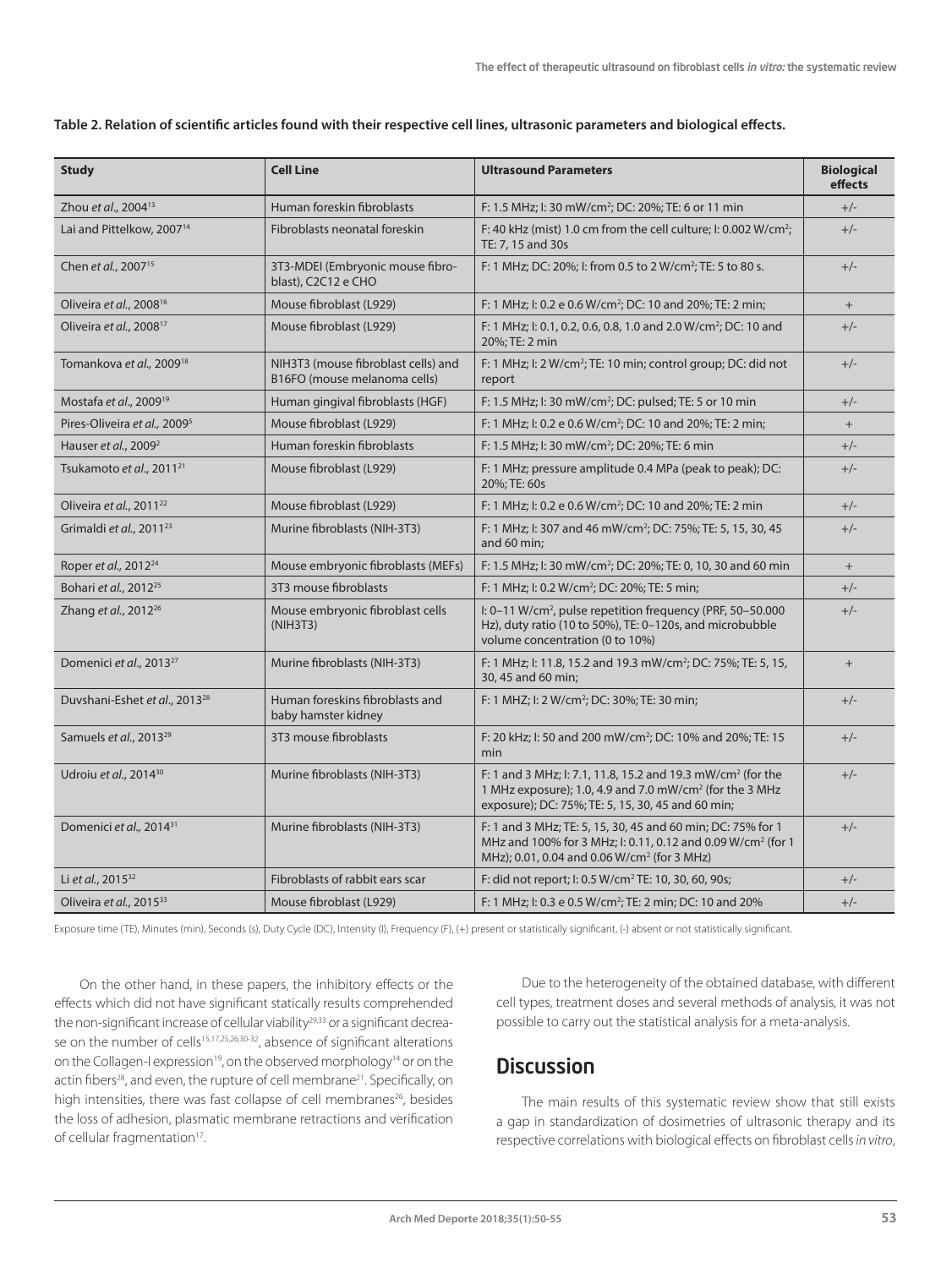due to the scarce available literature found with scientific evidences referring to the subject.

Such divergences about the biological responses appear on the studies frequently, due to the lack of agreement in relation to the intensities, time of application and type of pulse<sup>5,13-33</sup>. As can be seen on Zhou *et al*. 13 experiments, made on human fibroblasts, in which the low intensities of TUS, spite of inducing the DNA synthesis, did not activate EGFR (epidermal growth factor receptor), with periods of 6 or 11 minutes and 30 mW/cm² intensity or in the study of Hauser *et al.*20, which triggered a peak in metabolism by means of endocytotic vesicles.

In contrast, Lai and Pittelkow<sup>14</sup> with similar line cell and dose of 0.002 W/cm², reported the absence of difference in morphology and mitosis activities between the treated cells and controls, except on the activation of keratinocyte growth factor (KGF), of c-Jun N-terminal Kinase (JNK) and of extracellular regulated Kinase (ERK), however, with expositions of 7, 15 and 30 seconds. Yet, with higher intensities (2 W/cm²) and longer irradiation time (30 minutes), other authors did not observe relevant impacts on actin fibers in human fibroblasts<sup>28</sup>.

On the other hand, in fibroblast culture of rabbit ears, the control group, only with ultrasound (I: 0.5 W/cm<sup>2</sup>; TE: 10s), presented a high survival rate, but, in 30, 60 or 90 seconds there was a decrease of survival levels, pointing a "dose-effect" relation between the treatment durability stablished and apoptosis<sup>32</sup>.

At the same time, several authors studied the TUS influence using fibroblasts from rats, and, not differently from others, presented many results15,18,23-31,33. Like Grimaldi *et al.*23, who showed a sensibility of these treated cells (1MHz; 307 and 46 mW/cm²; 75%; 5, 15, 30, and 60 minutes) and the lack of association with nuclear division rate in these experimental conditions.

As well as Domenici *et al*. 27, differing the last one only in intensity (11.8, 15.2 and 19.3 mW/cm<sup>2</sup>), concluded that the lipid membrane alterations, with consequent high efficiency on molecular absorption by cellular permeability, are related to the sub cavitation manners applied. Still, in tests with 3 MHz frequency, other researchers pointed that the fibroblasts did not present improvements on absorption efficiency (0.01, 0.04 and 0.06 W/cm<sup>2</sup> $)$ <sup>31</sup> or positive cellular viability, with analog time to the former ones (1.0, 4.9 and 7.0 mW/cm<sup>2</sup>)<sup>30</sup>.

Considering these facts, it is important to highlight the remarkable presence of the bioeffects with the use of equipment with a frequency of 1 MHz18,21,22,25,28,33 or even with 20 kHz and, even when compared to 3 MHz<sup>29</sup>, some authors verified more expressive results with 1 MHz and, they argue, that it is due to the fact that the energy that reaches the cell monolayer is smaller with 3 MHz, as well as they indicate that the loss of energy imposed by the attenuation, absorption, reflection and refraction30,31, since these transferred behaviors to the tissues are intrinsic to both kind of TUS, mechanic and thermic<sup>25</sup>.

When the applied doses were higher (2 W/cm²), having as examples researches done by Tomankova *et al*. 18, specifically the negative control group of NIH-3T3 demonstrated a bigger percent of viable cells than its control, confronting data from Chen *et al*. 15, in which this number decreased drastically.

In the meantime, on mice fibroblasts studies, the main results showed low and medium intensities (F:1 MHz; I: 0.2, 0.3, 0.5 and 0.6 W/ cm²; DC: 10 and 20%, TE: 2 min), with reflection on the cell proliferation

extension<sup>16,17,33</sup>, of the endoplasmic reticulum performance and protein synthesis, being these dosimetries considered beneficial for this bioloqical tissue activity<sup>5,16,17,33</sup>, but with no exact definition of which is the most indicated dose5, 16,17,33. However, with 0.08, 1.0 and 2.0 W/cm², there was a cell growth limitation, appearance of morphologic deformation (membrane retraction) or even, the complete loss of adhesion and cell destruction<sup>17</sup>.

Lastly, the findings of this study express that the biophysical properties of ultrasound may unleash biological effects on different biological tissues in different ways. But, due to the heterogeneity of results, there is the necessity of a broader investigation so that these mechanisms can be clearly elucidated.

## Conclusion

The analysis of the selected articles for this systematic review shows that the scientific basis is not enough to stablish the real effects and dosimetric parameters of therapeutic ultrasonic irradiation on the process of restoration of fibroblast cells *in vitro*, due to the lack of generalization and conflict of found results. Hence, new studies should be done aiming at the protocol standardization and its interaction with the biological tissue concerned.

#### Limitations

The authors assume the risk of language bias due to the exclusion of articles published in Chinese.

## **Bibliography**

- 1. Cameron MH, Monroe L. Relative Transmission of Ultrasound by Media Customarily Used for Phonophoresis. *Physical Therapy*. 1992;72:142-8.
- 2. Fréz AR, Ariza D, Ferreira JRL, Alves EPB, Breda GR, Centauro, LA, *et al.* Efeito do ultrasom terapêutico contínuo em placas epifisárias de coelhos. *Rev Bras Med Esporte.*  2006;12(3):150-2.
- 3. Farcic TS, Lima RMCB, Machado AFP, Baldan CS, Villicev C, Esteves J, *et al*. Aplicação do ultrassom terapêutico no reparo tecidual do sistema musculoesquelético. A*rq Bras de Ciênc da Saúde.* 2012;37(3):149-53.
- 4. Mitragotri S. Healing sound: the use of ultrasound in drug delivery andother therapeutic applications. *Nature Reviews.* 2005;4:255-60.
- 5. Pires-Oliveira DAA, Oliveira FR, Magini M, Zangaro RA, Pacheco-Soares C. Assessment of Cytoskeleton and Endoplasmic Reticulum of Fibroblast Cells Subjected to Low-Level Laser Therapy and Low-Intensity Pulsed Ultrasound. *Photomedicine and Laser Surgery*. 2009;27(3):461-6.
- 6. Naruse K, Mikuni-Takagaki Y, Azuma Y, Ito, M, Oota, T, Kameyama, K, *et al.* Anabolic response of mouse bone-marrow derived stromal cell clone to low-intensity pulsed ultrasound. *Biochimical and Biophysical Research Communications.* 2000;268:216-20.
- 7. Miyamoto K, An HS, Sah RL, Akeda K, Okuma M, Otten L, *et al.* Exposure to pulsed low intensity ultrasound stimulates extracellular matrix metabolism of bovine intervertebral disc cells cultured in alginate beads. *Spine.* 2005;30(21):2398-405.
- 8. Johns LD. Nonthermal effects of therapeutic ultrasound: the frequency resonance hypothesis. *J Athl Train.* 2002;37(3):293-9.
- 9. Johns LD, Straub S, Howard SM. Analysis of effective radiating area, power, intensity, and sield characteristics of ultrasound transducers. *Phys Med Rehabil.* 2007;88:124-9.
- 10. Artilheiro PP, Oliveira EN, Viscardi CS, Martins MD, Bussadori SK, Fernandes KPS, *et al.*  Efeitos do ultra-som terapêutico contínuo sobre a proliferação e viabilidade de células musculares C2C12. Fisioter e Pesq. 2010;17:167-72.
- 11. Baker KG, Robertson VJ, Duck FA. A Review of Therapeutic Ultrasound: Biophysical Effects. *Phys Ther.* 2001;81:1351-8.